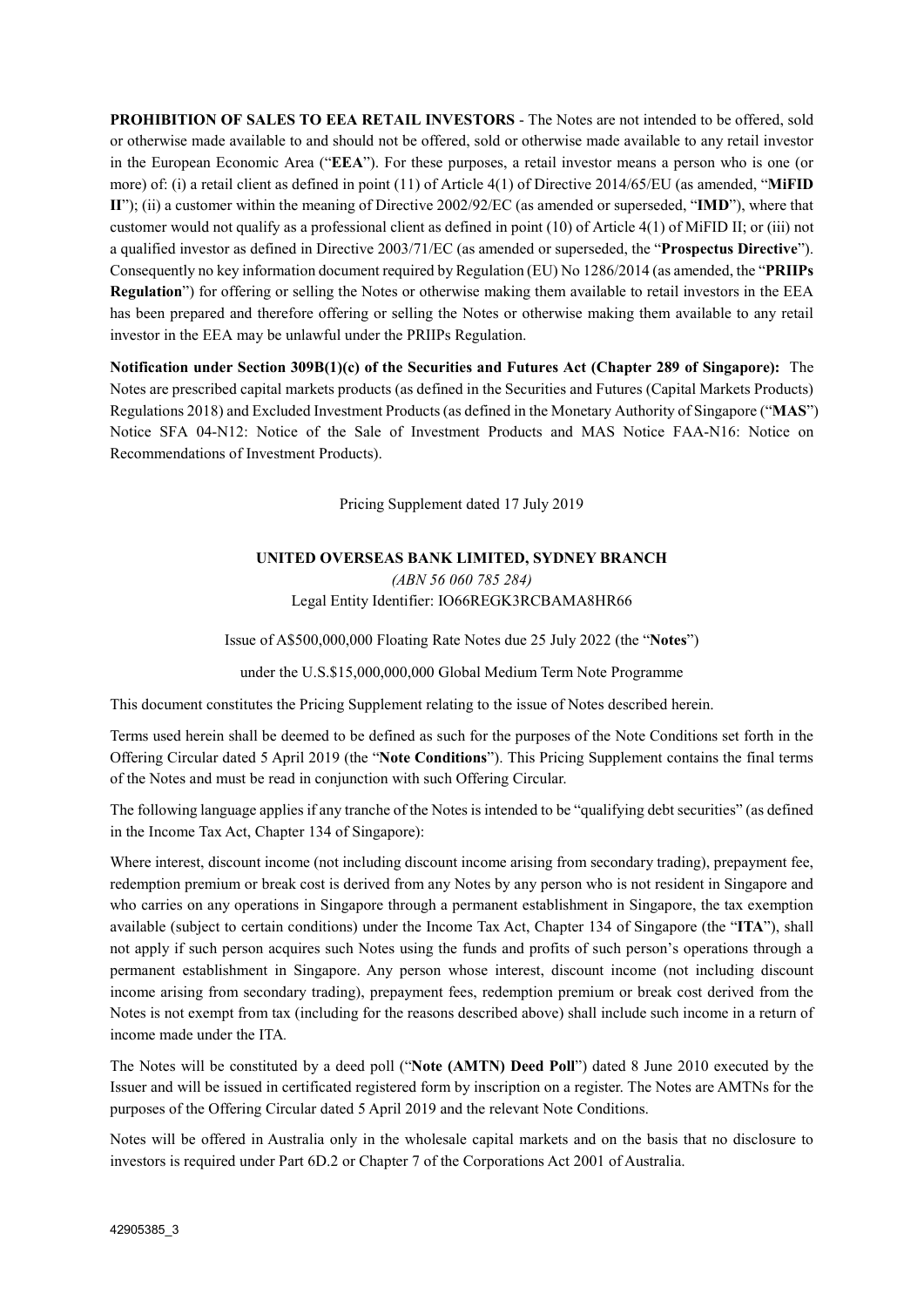| $\mathbf{1}$                                     | Issuer:                                            |                                               | 060 785 284)      | United Overseas Bank Limited, Sydney Branch (ABN 56                                                                                                                                         |  |
|--------------------------------------------------|----------------------------------------------------|-----------------------------------------------|-------------------|---------------------------------------------------------------------------------------------------------------------------------------------------------------------------------------------|--|
| $\overline{2}$                                   | (i)                                                | Series Number:                                | 41                |                                                                                                                                                                                             |  |
|                                                  | (ii)                                               | Tranche Number:                               | 1                 |                                                                                                                                                                                             |  |
| 3                                                |                                                    | Specified Currency or Currencies:             |                   | Australian Dollars ("A\$")                                                                                                                                                                  |  |
| 4                                                | <b>Aggregate Nominal Amount:</b>                   |                                               |                   |                                                                                                                                                                                             |  |
|                                                  | (i)                                                | Series:                                       | A\$500,000,000    |                                                                                                                                                                                             |  |
|                                                  | (ii)                                               | Tranche:                                      | A\$500,000,000    |                                                                                                                                                                                             |  |
| 5                                                | (i)                                                | Issue Price:                                  | Tranche           | 100 per cent. of the Aggregate Nominal Amount of the                                                                                                                                        |  |
|                                                  | (ii)                                               | Net Proceeds:                                 | A\$500,000,000    |                                                                                                                                                                                             |  |
| 6                                                | (i)                                                | Specified Denominations:                      |                   | A\$50,000; provided that the minimum aggregate<br>consideration payable (disregarding moneys lent by the<br>Issuer or its associates) will be:                                              |  |
|                                                  |                                                    |                                               | (i)               | A\$500,000 inside Australia, or the Notes are<br>otherwise issued in a manner that does not require<br>disclosure to investors in accordance with Part<br>6D.2 of the Corporations Act; and |  |
|                                                  |                                                    |                                               | (ii)              | A\$200,000 outside of Australia or its equivalent<br>in other specified currencies.                                                                                                         |  |
|                                                  | (ii)                                               | <b>Calculation Amount:</b>                    | A\$50,000         |                                                                                                                                                                                             |  |
| 7                                                | (i)                                                | Issue Date:                                   | 25 July 2019      |                                                                                                                                                                                             |  |
|                                                  | (ii)                                               | Interest Commencement Date:                   | <b>Issue Date</b> |                                                                                                                                                                                             |  |
|                                                  |                                                    | (iii) First Call Date:                        | Not Applicable    |                                                                                                                                                                                             |  |
| 8                                                | Maturity Date:                                     |                                               | 25 July 2022      |                                                                                                                                                                                             |  |
| 9                                                | <b>Interest Basis:</b>                             |                                               | Margin            | 3 month Bank Bill Swap reference rate ("BBSW") + the                                                                                                                                        |  |
| 10                                               | Redemption/Payment Basis:<br>Redemption at par     |                                               |                   |                                                                                                                                                                                             |  |
| 11                                               | Change of Interest or Redemption/Payment<br>Basis: |                                               | Not Applicable    |                                                                                                                                                                                             |  |
| 12                                               | Put/Call Options:                                  |                                               | Not Applicable    |                                                                                                                                                                                             |  |
| 13                                               | Status of the Notes:                               |                                               | Senior            |                                                                                                                                                                                             |  |
| 14                                               | Listing:                                           |                                               | SGX-ST            |                                                                                                                                                                                             |  |
| 15                                               | Method of distribution:                            |                                               | Syndicated        |                                                                                                                                                                                             |  |
| PROVISIONS RELATING TO INTEREST (IF ANY) PAYABLE |                                                    |                                               |                   |                                                                                                                                                                                             |  |
| 16                                               |                                                    | Fixed Rate Note Provisions:<br>Not Applicable |                   |                                                                                                                                                                                             |  |
| 17                                               | (i)                                                | Floating Rate Note Provisions:                | Applicable        |                                                                                                                                                                                             |  |
|                                                  | (ii)                                               | Interest Period:                              |                   | Quarterly in arrear                                                                                                                                                                         |  |

 (iii) Specified Interest Payment Dates: 25 January, 25 April, 25 July and 25 October in each year, commencing on 25 October 2019 and ending on the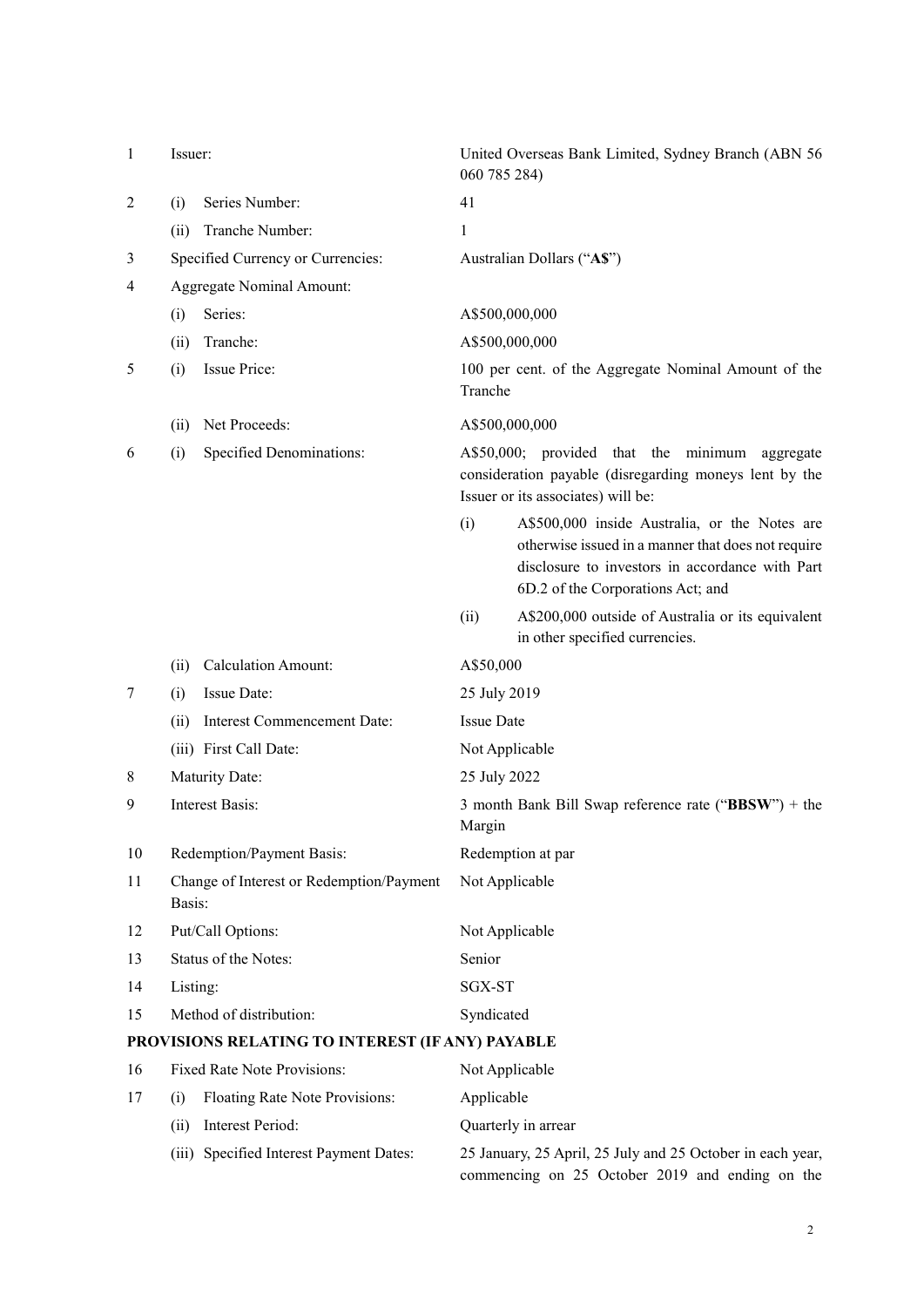|         |                                                                                                                   | Maturity Date, adjusted in accordance with the Modified<br>Following Business Day Convention                      |
|---------|-------------------------------------------------------------------------------------------------------------------|-------------------------------------------------------------------------------------------------------------------|
|         | (iv) Interest Period Date:                                                                                        | Not Applicable                                                                                                    |
| (v)     | Business Day Convention:                                                                                          | Modified Following Business Day Convention                                                                        |
|         | (vi) Business Centre:                                                                                             | Sydney                                                                                                            |
|         | (vii) Manner in which the Rate of Interest<br>is to be determined:                                                | See Item $17(xiv)$                                                                                                |
|         | (viii) Party responsible for calculating the<br>Rate of Interest and Interest Amount:                             | <b>Calculation Agent</b>                                                                                          |
|         | (ix) Screen Rate Determination:                                                                                   |                                                                                                                   |
|         | - Reference Rate:                                                                                                 | 3 month BBSW                                                                                                      |
|         | $-$ Interest Determination Date(s):                                                                               | The first day of the relevant Interest Period                                                                     |
|         | - Relevant Screen Page:                                                                                           | Reuters Screen BBSW Page                                                                                          |
| (x)     | ISDA Determination:                                                                                               | Not Applicable                                                                                                    |
| $(x_i)$ | Margin:                                                                                                           | $+0.53$ per cent. per annum                                                                                       |
|         | (xii) Minimum Rate of Interest:                                                                                   | Not Applicable                                                                                                    |
|         | (xiii) Maximum Rate of Interest:                                                                                  | Not Applicable                                                                                                    |
|         | (xiv) Day Count Fraction                                                                                          | Actual/365 (Fixed)                                                                                                |
|         | (xv) Fall back provisions, rounding                                                                               | Screen Rate Determination as follows:                                                                             |
|         | provisions, denominator and any other<br>terms relating to the method of<br>calculating interest on Floating Rate | The Rate of Interest applicable to the Notes for each<br>Interest Period shall be the sum of the 3 month BBSW and |

Notes, if different from those set out

in the Note Conditions:

Interest Period shall be the sum of the 3 month BBSW and the Margin.

"**BBSW**" shall be the rate displayed on the Reuters Screen BBSW Page (or any page which replaces that page) on the Interest Determination Date and means:

(i) the rate for prime bank eligible securities having a tenor closest to the term of that Interest Period, which is designated as the "AVG MID" on the Reuters Screen BBSW Page (or any designation which replaces that designation on that page, or any page which replaces that page) at approximately 10.30 a.m. (Sydney time) (or such other time at which such rate customarily appears on that page, including, if corrected, recalculated or republished by the relevant administrator) on the relevant Interest Determination Date; and

(ii) if such rate does not appear on the Reuters Screen BBSW Page (or any page which replaces that page) by 10.45 a.m. (Sydney time) on the relevant Interest Determination Date (or such other time that is 15 minutes after the then prevailing time), then such rate will be the rate determined by the Calculation Agent having regard to comparable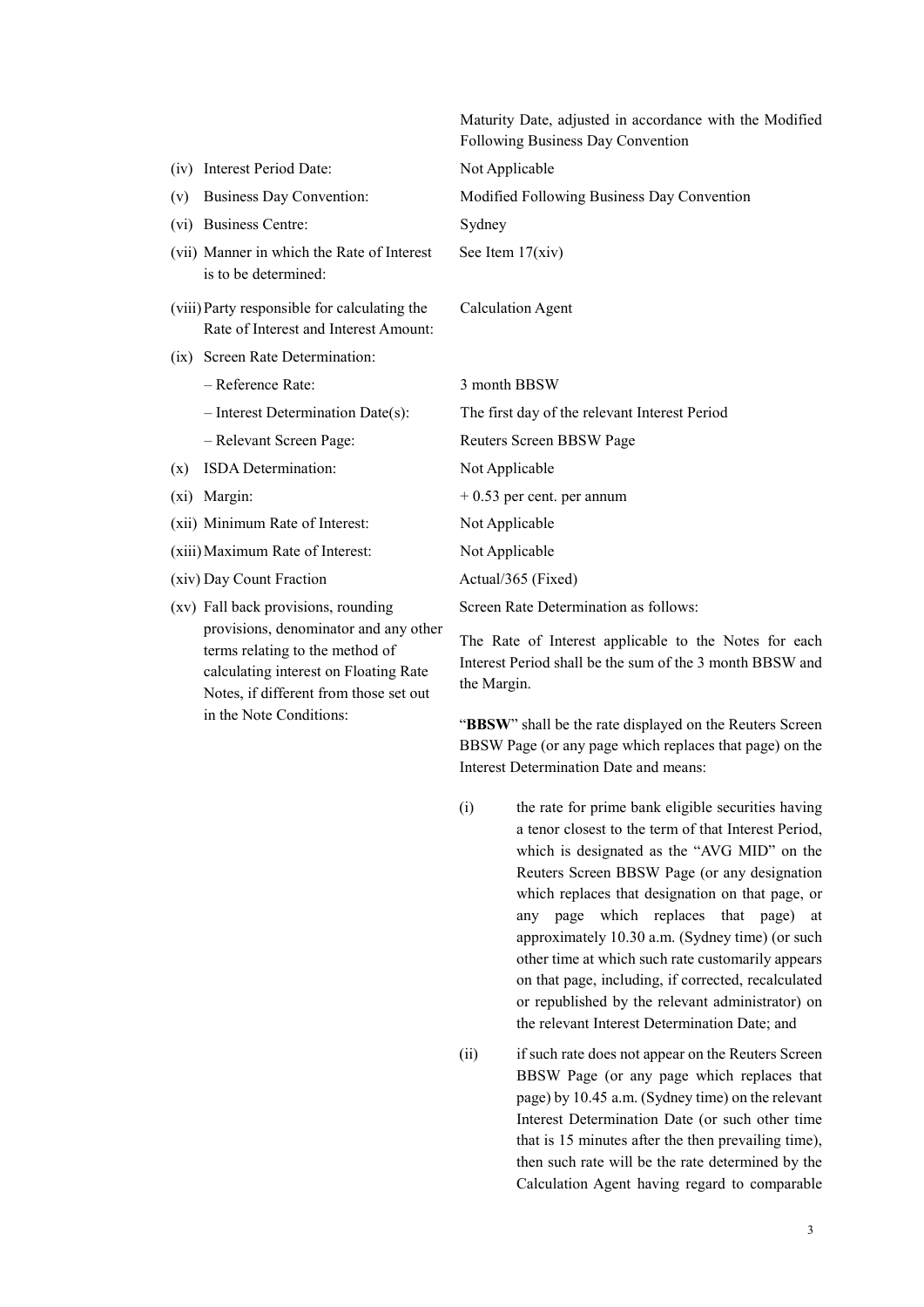indices then available. The rate calculated or determined by the Calculation Agent will be expressed as a percentage rate per annum and will be rounded up, if necessary, to the next higher one ten-thousandth of a percentage point (0.0001 per cent.).

| 18 | Zero Coupon Note Provisions:                                                                                                                                                                                                                                                     | Not Applicable                                                                                                                                                                                                                                                                                                                                                                                                       |
|----|----------------------------------------------------------------------------------------------------------------------------------------------------------------------------------------------------------------------------------------------------------------------------------|----------------------------------------------------------------------------------------------------------------------------------------------------------------------------------------------------------------------------------------------------------------------------------------------------------------------------------------------------------------------------------------------------------------------|
|    | PROVISIONS RELATING TO REDEMPTION                                                                                                                                                                                                                                                |                                                                                                                                                                                                                                                                                                                                                                                                                      |
| 19 | Call Option:                                                                                                                                                                                                                                                                     | Not Applicable                                                                                                                                                                                                                                                                                                                                                                                                       |
| 20 | Put Option:                                                                                                                                                                                                                                                                      | Not Applicable                                                                                                                                                                                                                                                                                                                                                                                                       |
| 21 | Variation instead of Redemption (Note<br>Condition $5(g)$ :                                                                                                                                                                                                                      | Not Applicable                                                                                                                                                                                                                                                                                                                                                                                                       |
| 22 | Final Redemption Amount of each Note:                                                                                                                                                                                                                                            | A\$50,000 per Calculation Amount                                                                                                                                                                                                                                                                                                                                                                                     |
| 23 | Early Redemption Amount:                                                                                                                                                                                                                                                         |                                                                                                                                                                                                                                                                                                                                                                                                                      |
|    | Early Redemption Amount(s) per<br>Calculation Amount payable on redemption<br>for taxation reasons or on event of<br>default/due to a Tax Law change and/ or the<br>method of calculating the same (if required<br>or if different from that set out in the Note<br>Conditions): | A\$50,000 per Calculation Amount                                                                                                                                                                                                                                                                                                                                                                                     |
|    | <b>LOSS PROVISIONS RELATING TO LOSS ABSORPTION</b>                                                                                                                                                                                                                               |                                                                                                                                                                                                                                                                                                                                                                                                                      |
| 24 | Loss Absorption Measure: Write Down on<br>a Loss Absorption Event (Note Condition<br>$6(a)$ :                                                                                                                                                                                    | Not Applicable                                                                                                                                                                                                                                                                                                                                                                                                       |
|    | <b>GENERAL PROVISIONS APPLICABLE TO THE NOTES</b>                                                                                                                                                                                                                                |                                                                                                                                                                                                                                                                                                                                                                                                                      |
| 25 | Form of Notes:                                                                                                                                                                                                                                                                   | The Notes are AMTNs as referred to in the Offering<br>Circular dated 5 April 2019 and will be issued in registered<br>certificated form, constituted by the Note (AMTN) Deed<br>Poll and take the form of entries on a register to be<br>maintained by the Australian Agent (as defined below).<br>Copies of the Note (AMTN) Deed Poll are available from<br>the Australian Agent at its principal office in Sydney. |
| 26 | Financial Centre(s) or other special<br>provisions relating to Payment Dates:                                                                                                                                                                                                    | Sydney                                                                                                                                                                                                                                                                                                                                                                                                               |
| 27 | Talons for future Coupons or Receipts to be<br>attached to Definitive Notes (and dates on<br>which such Talons mature):                                                                                                                                                          | No                                                                                                                                                                                                                                                                                                                                                                                                                   |
| 28 | Details relating to Partly-Paid Notes:<br>amount of each payment comprising the<br>Issue Price and date on which each<br>payment is to be made and consequences<br>(if any) of failure to pay, including any<br>right of the Issuer to forfeit the Notes and                     | Not Applicable                                                                                                                                                                                                                                                                                                                                                                                                       |

interest due on late payment: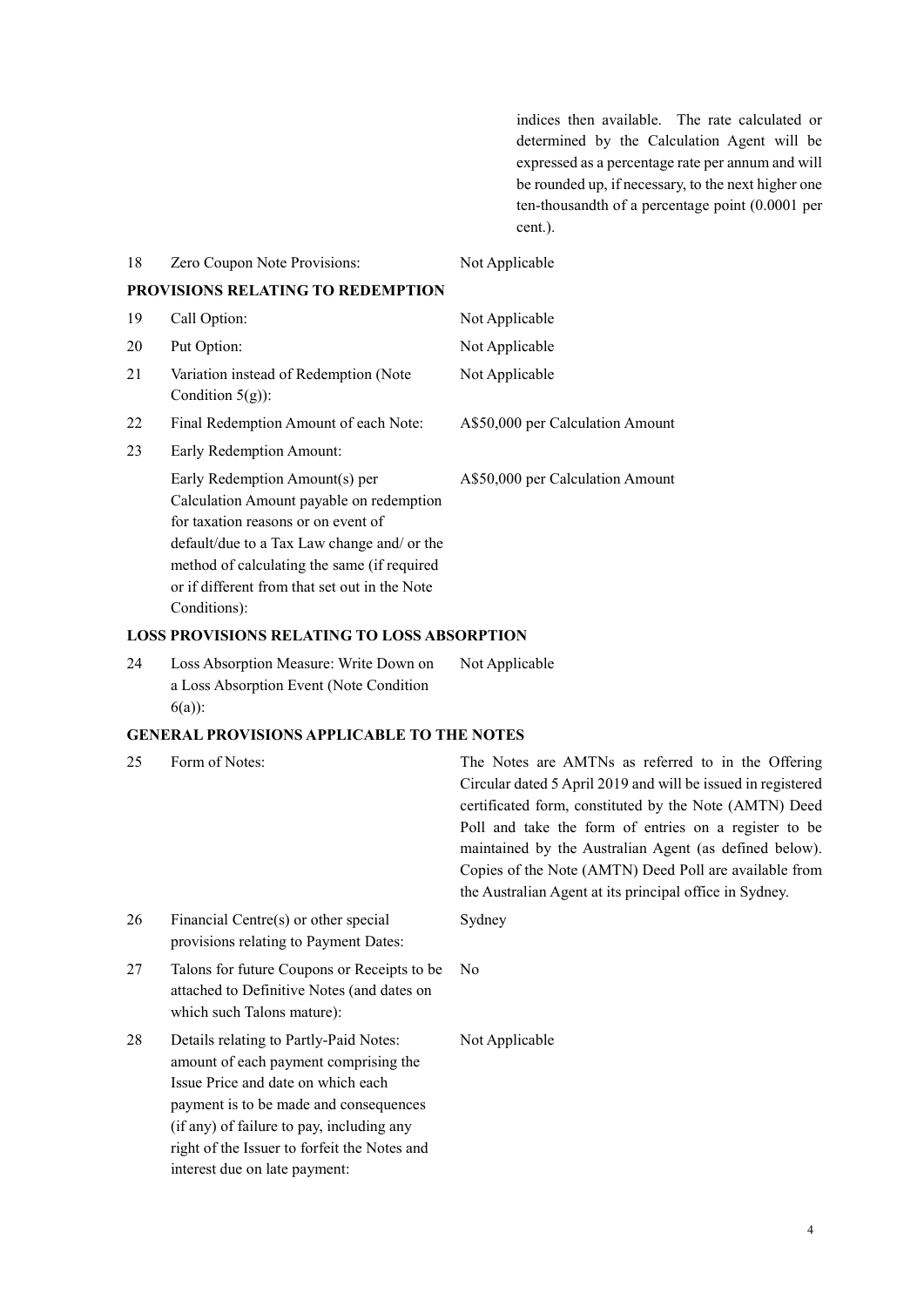| 29             | Details relating to Instalment Notes:<br>amount of each instalment ("Instalment<br>Amount"), date on which each payment is<br>to be made ("Instalment Date"):                                                                                                 | Not Applicable                                                                                                                                                                                                                                                                                                                                                                                       |
|----------------|---------------------------------------------------------------------------------------------------------------------------------------------------------------------------------------------------------------------------------------------------------------|------------------------------------------------------------------------------------------------------------------------------------------------------------------------------------------------------------------------------------------------------------------------------------------------------------------------------------------------------------------------------------------------------|
| 30             | Other terms or special conditions:                                                                                                                                                                                                                            | Not Applicable                                                                                                                                                                                                                                                                                                                                                                                       |
|                | <b>DISTRIBUTION</b>                                                                                                                                                                                                                                           |                                                                                                                                                                                                                                                                                                                                                                                                      |
| 31             | If syndicated, names of Managers:<br>(i)                                                                                                                                                                                                                      | The Hongkong and Shanghai Banking Corporation<br>Limited, Sydney Branch (ABN 65 117 925 970)                                                                                                                                                                                                                                                                                                         |
|                |                                                                                                                                                                                                                                                               | National Australia Bank Limited (ABN 12 004 044 937)                                                                                                                                                                                                                                                                                                                                                 |
|                |                                                                                                                                                                                                                                                               | United Overseas Bank Limited, Sydney Branch (ABN 56<br>060 785 284)                                                                                                                                                                                                                                                                                                                                  |
|                |                                                                                                                                                                                                                                                               | Westpac Banking Corporation (ABN 33 007 457 141)                                                                                                                                                                                                                                                                                                                                                     |
|                | Stabilising Manager (if any):<br>(ii)                                                                                                                                                                                                                         | Not Applicable                                                                                                                                                                                                                                                                                                                                                                                       |
| 32             | If non-syndicated, name of Dealer:                                                                                                                                                                                                                            | Not Applicable                                                                                                                                                                                                                                                                                                                                                                                       |
| 33             | U.S. Selling Restrictions:                                                                                                                                                                                                                                    | Reg. S Compliance Category 2; TEFRA not applicable                                                                                                                                                                                                                                                                                                                                                   |
| 34             | Additional selling restrictions:                                                                                                                                                                                                                              | Not Applicable                                                                                                                                                                                                                                                                                                                                                                                       |
|                | <b>OPERATIONAL INFORMATION</b>                                                                                                                                                                                                                                |                                                                                                                                                                                                                                                                                                                                                                                                      |
| 35             | ISIN Code:                                                                                                                                                                                                                                                    | AU3FN0049110                                                                                                                                                                                                                                                                                                                                                                                         |
| 36             | Common Code:                                                                                                                                                                                                                                                  | 203225857                                                                                                                                                                                                                                                                                                                                                                                            |
| 37             | <b>CUSIP:</b>                                                                                                                                                                                                                                                 | Not Applicable                                                                                                                                                                                                                                                                                                                                                                                       |
| 38             | CINS:                                                                                                                                                                                                                                                         | Not Applicable                                                                                                                                                                                                                                                                                                                                                                                       |
| 39             | CMU Instrument Number:                                                                                                                                                                                                                                        | Not Applicable                                                                                                                                                                                                                                                                                                                                                                                       |
| 40             | Any clearing system(s) other than The<br>Central Depository (Pte) Limited, The<br>Central Moneymarkets Unit Service,<br>Euroclear Bank SA/NV, Clearstream<br>Banking S.A., DTC and the Austraclear<br>System and the relevant identification<br>$number(s)$ : | Not Applicable                                                                                                                                                                                                                                                                                                                                                                                       |
| 41             | Delivery:                                                                                                                                                                                                                                                     | Delivery against payment                                                                                                                                                                                                                                                                                                                                                                             |
| 42             | Additional Paying Agent (if any):                                                                                                                                                                                                                             | BTA Institutional Services Australia Limited (ABN 48 002<br>916 396) has been appointed under the Agency and<br>Registry Services Agreement dated 8 June 2010 as issuing<br>and paying agent and registrar ("Australian Agent") and<br>calculation agent ("Calculation Agent") in respect of the<br>Notes. The Australian Agent's address is Level 2, 1 Bligh<br>Street, Sydney NSW 2000, Australia. |
| <b>GENERAL</b> |                                                                                                                                                                                                                                                               |                                                                                                                                                                                                                                                                                                                                                                                                      |
| 43             | Prohibition of Sales to EEA Retail<br>Investors:                                                                                                                                                                                                              | Applicable                                                                                                                                                                                                                                                                                                                                                                                           |
| 44             | Governing Law:                                                                                                                                                                                                                                                | Laws of New South Wales, Australia                                                                                                                                                                                                                                                                                                                                                                   |
| 45             | Applicable governing document:                                                                                                                                                                                                                                | Note (AMTN) Deed Poll dated 8 June 2010                                                                                                                                                                                                                                                                                                                                                              |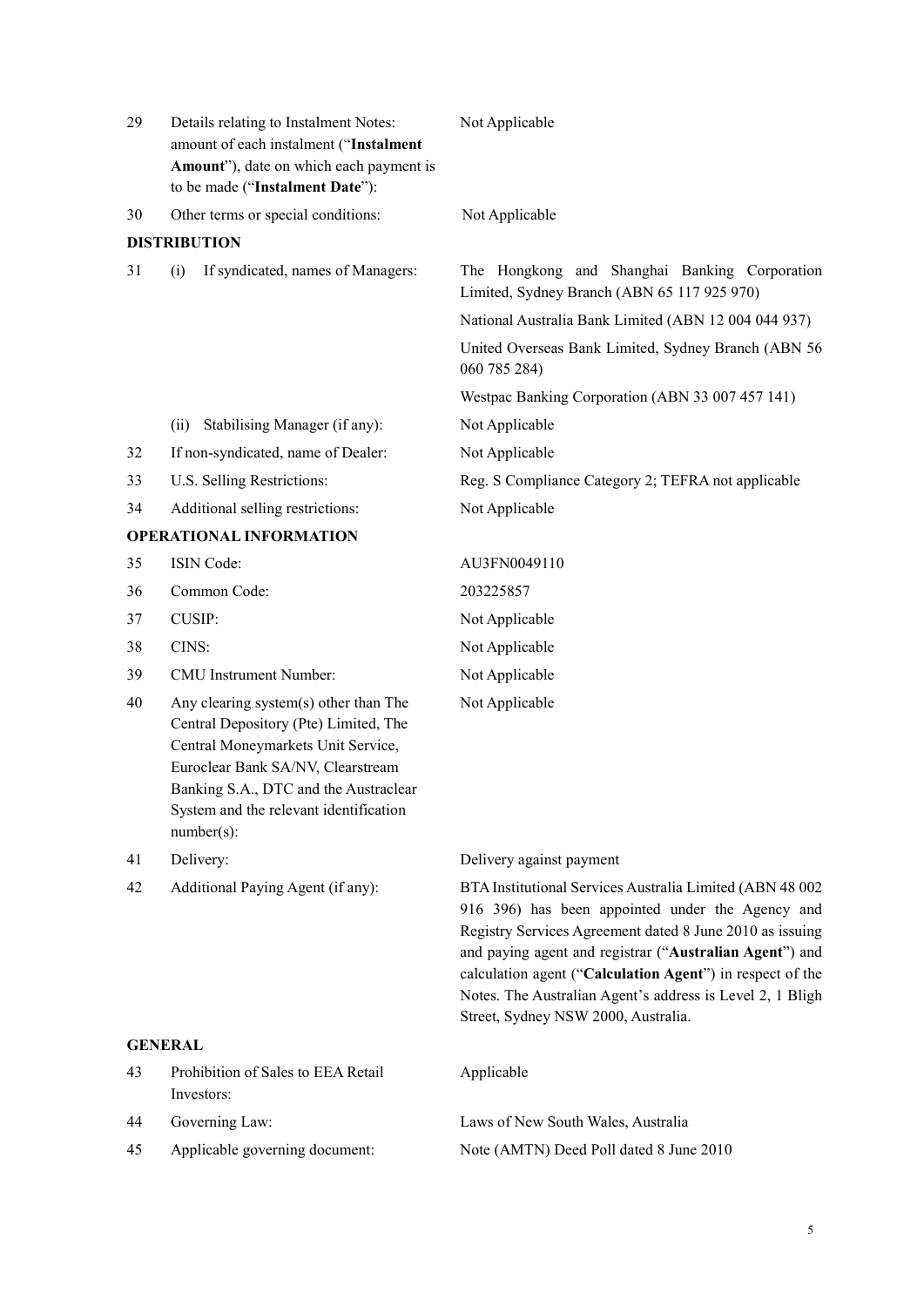## **Purpose of Pricing Supplement**

This Pricing Supplement comprises the final terms required for issue and admission to trading on the Singapore Exchange Securities Trading Limited of the Notes described herein pursuant to the U.S.\$15,000,000,000 Global Medium Term Note Programme of United Overseas Bank Limited.